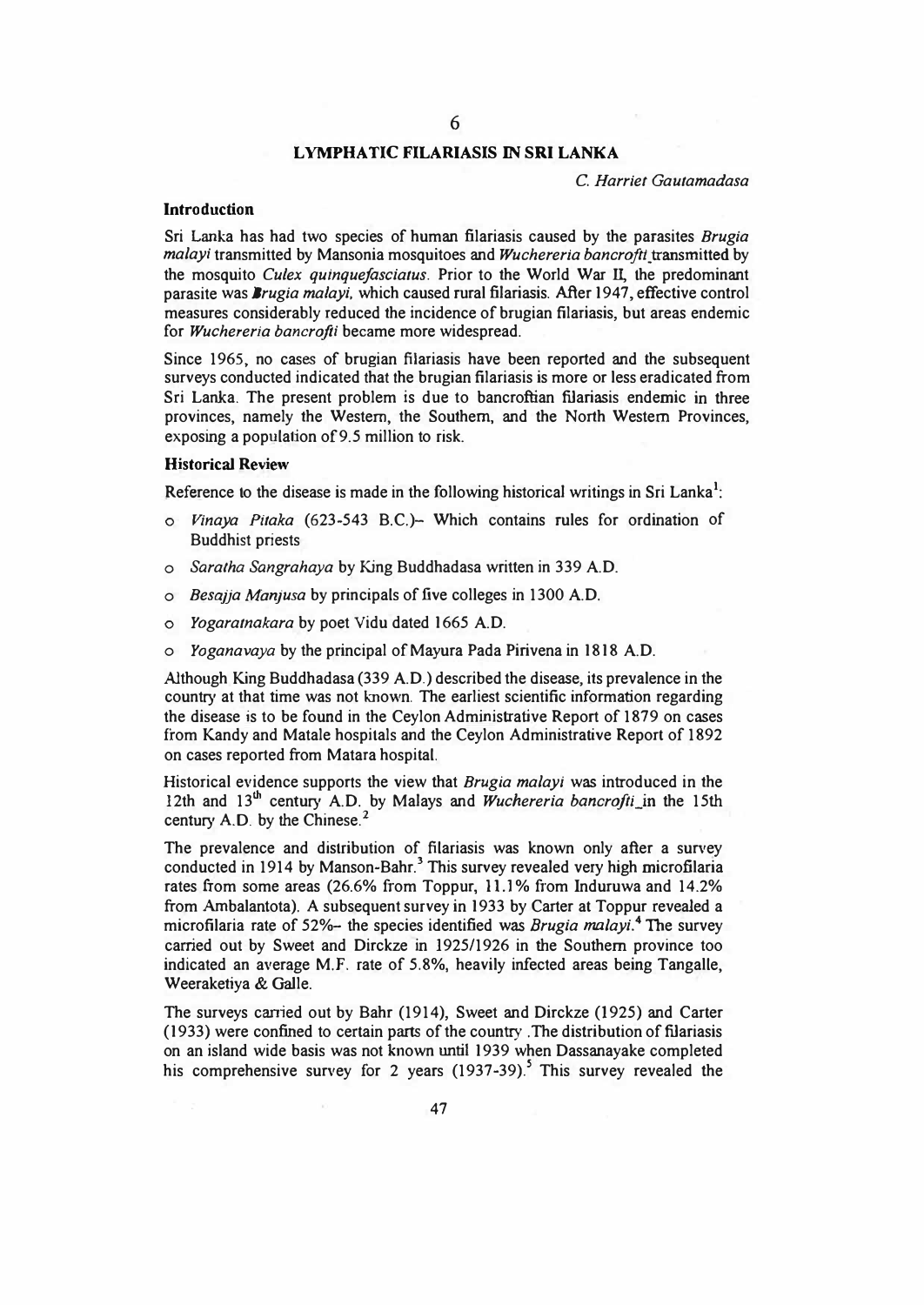presence of *Brugia malayi* infection in several foci in five of the nine provinces and *Wuchereria bancrofti* infection in the towns of Galle and Matara only. He reported the prevalence of brugian filariasis mostly in rural areas. Very high microfilaria rates varying from 38-54% from the Kurunegala district and moderate rates of 17 .2% from the Anuradhapura district, 16. 9% from the Trincomalee district and 11.6% from the Chilaw district. The corresponding figures for Galle and Matara were 8.9% and 5.1% respectively and the species identified was *Wuchereria bancrofti.* He also noted the existence of brugian infection in association with the water plant *Pistia stratiotes.* 

Even though the microfilarial rates had increased very slightly in Matara and Galle, there was no spread of bancroftian filariasis between 1914 and 1939, whereas, the spread of the disease between 1939 and 1947 had been phenomenal and extensive so as to warrant recognition as a special problem by the Department of Health Services. A special campaign was established in 1947 to deal with this problem caused by the new strain of *Wuchereria bancrofti* introduced during the war years in the South Western coastal border.

In 1949, the microfilaria rates for *Brugia malayi* ranged from 1 % to 18% and from 2.2 to 9.7% for *Wuchereria bancrofti.* The campaign had to cover an area of 350 square miles for brugian filariasis and 400 square miles for bancroftian filariasis, exposing a population of 0.1 and 1.5 million respectively to the risk of infection. In the case of *Brugia ma/ayi* infection, use of Phenoxylene '30' against the pistia plant, the use of DDT as a residual insecticide in malarial areas and the detection and treatment of cases of microfilaraemia and patients with clinical symptoms with diethyl carbamazine citrate for 7-8 years brought down the microfilaria rate to about 1% in all foci and the campaign against *Brugia malayi* infection was terminated in 1957. In the case of *Wuchereria bancrofti* infection the use larvicides such as fenthion and routine parasite control work carried out in the entire endemic area has resulted in only a moderate reduction in transmission. This is due to rapid unplanned urbanisation that has taken place during this period, which has increased the number of man-made breeding sites thereby increasing vector densities. Surveys carried out during the years 1960-1966 revealed a few cases of brugian filariasis in the Galle District, but a large-scale survey carried out by Gautamadasa during 1981-1986, revealed no cases of brugian filariasis in the country.<sup>6</sup> These findings together with reports from subsequent routine surveys indicate that brugian filariasis has been more or less eradicated from Sri Lanka and that the present problem is due to urban or bancroftian filariasis.

Since 1966, the control measures adopted were mainly directed against the parasite, where mass screening programmes were instituted by subjecting the people living in the endemic area to an annual night blood examination and the positives detected were treated with a two weeks course of diethyl carbamazine citrate and followed up for a further period of two years until they were completely free of infection. In addition night blood examination centres were put up in most of the offices of the Medical Officers of Health where people had easy access to havre their blood examined. Clinically positive patients with symptoms were treated at special clinics.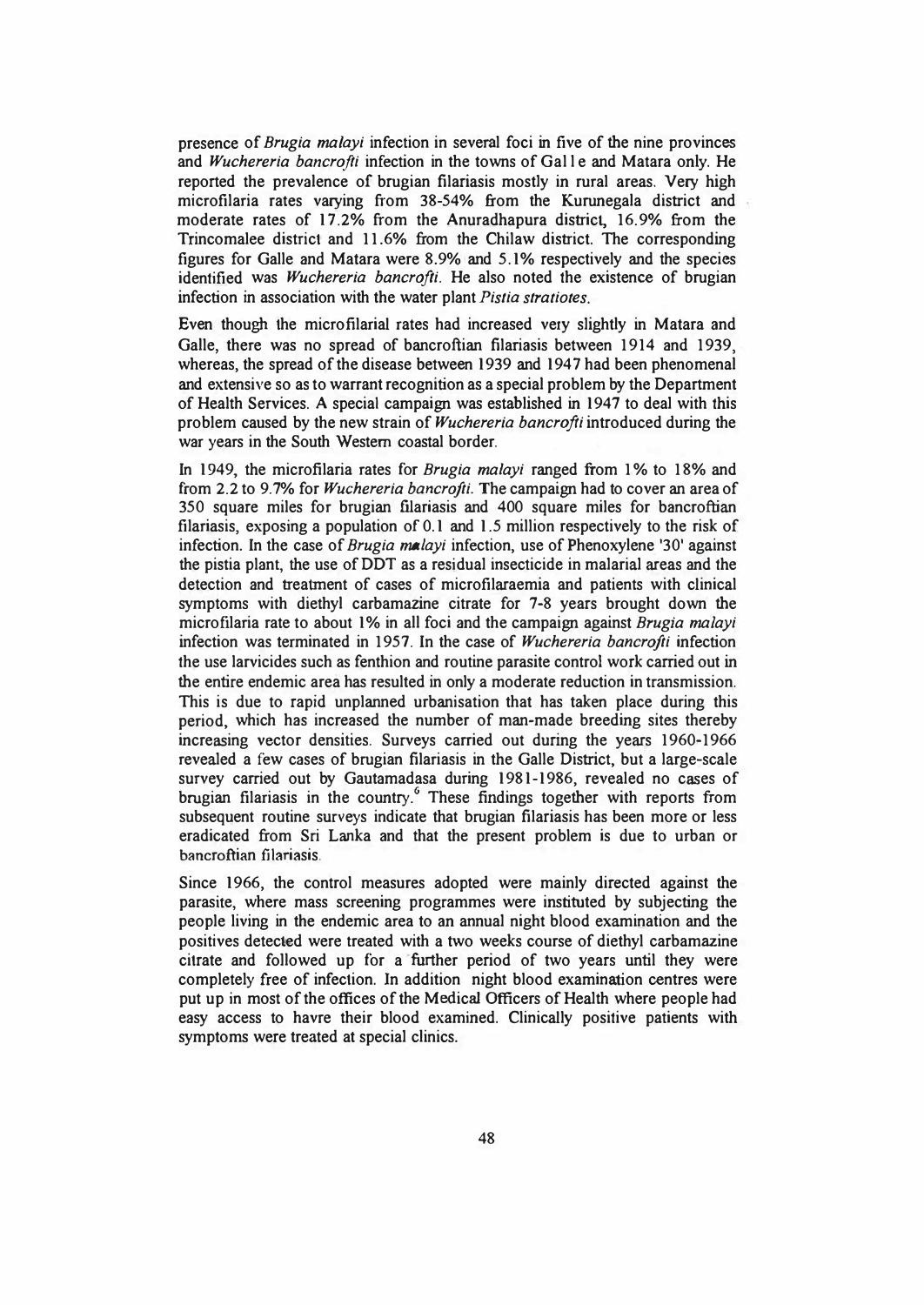Vector control using the larvicide fenthion was confined to a limited areasmainly municipal council areas. This was because of the temporary benefit received from larviciding and the high cost of larvicides.

Entomological control measures were adopted mainly as a monitoring and evaluating tool. By adopting these measures it was possible to bring down the microfilaria rate to 0.38% in 1997 and the infection and infective rates to less than 0.1%.

## **Setbacks**

Lack of resources- man power, money and vehicles- was a big obstacle to achieving the target. Up to 1989, the maximum coverage that was possible with the then existing manpower was about 20%. Filariasis was not considered a national priority and, therefore, the little recognition given to the importance of the control programme nationally as weJI as internationally. The civil and conununal riots that existed since 1983 from time to time, the establishment of Provincial Councils and subsequent early retirement of trained field officers with no replacement, created several set backs in the control programme; but with all these obstacles, continued efforts at control resulted in bringing down the microfilaria rate to 0.38% in 1997, but low level transmission continues in the entire endemic area.

### **The Present Problem of Lymphatic Filariasis and the Outlook for its Elimination**

World-wide, 120 million people are infected with filarial parasites that cause lymphatic filariasis and around a billion live in areas where they are at risk of infection. Of these, about 44 million show clinical manifestations while a further 76 million have hidden infection, most often with microfilariae in their blood and hidden internal damage to their lymphatic and renal systems.

The disease has a major psychosocial and economic impact and until recently very little could be done to alleviate the suffering and disability caused by the disease. Globally, the infection has been recognised as the second leading cause of permanent and long-term disability. Recent advances in treatment methods both for controlling transmission and for simple approaches to disease control along with new techniques for diagnosing the infection have radically altered this gloomy outlook. This has resulted in an independent, International Task Force for Disease Eradication to identify lymphatic filariasis as one of only six infectious diseases considered to be "eradicable" or "potentially eradicable". The World Health Assembly in 1997 adopted Resolution WHA 50.29, calling for the elimination of lymphatic filariasis as a global public health problem. This initiative is supported by the decision taken in 1998 by the company SmithKline Beecham to collaborate with the WHO in the elimination effort, by donating the drug albendazole, one of the drugs used in the eradication of lymphatic filariasis, free of charge for as long as necessary to ensure success of the elimination programme.

#### **Recent Medical Advances**

Recent medical advances that have changed the outlook today encompass four distinct areas:

1. Treatment for interrupting transmission- With the development of new, effective., safe and Jong lasting microfilaricidal regimens based on once yearly, single dose, two drug treatment, focused on community-wide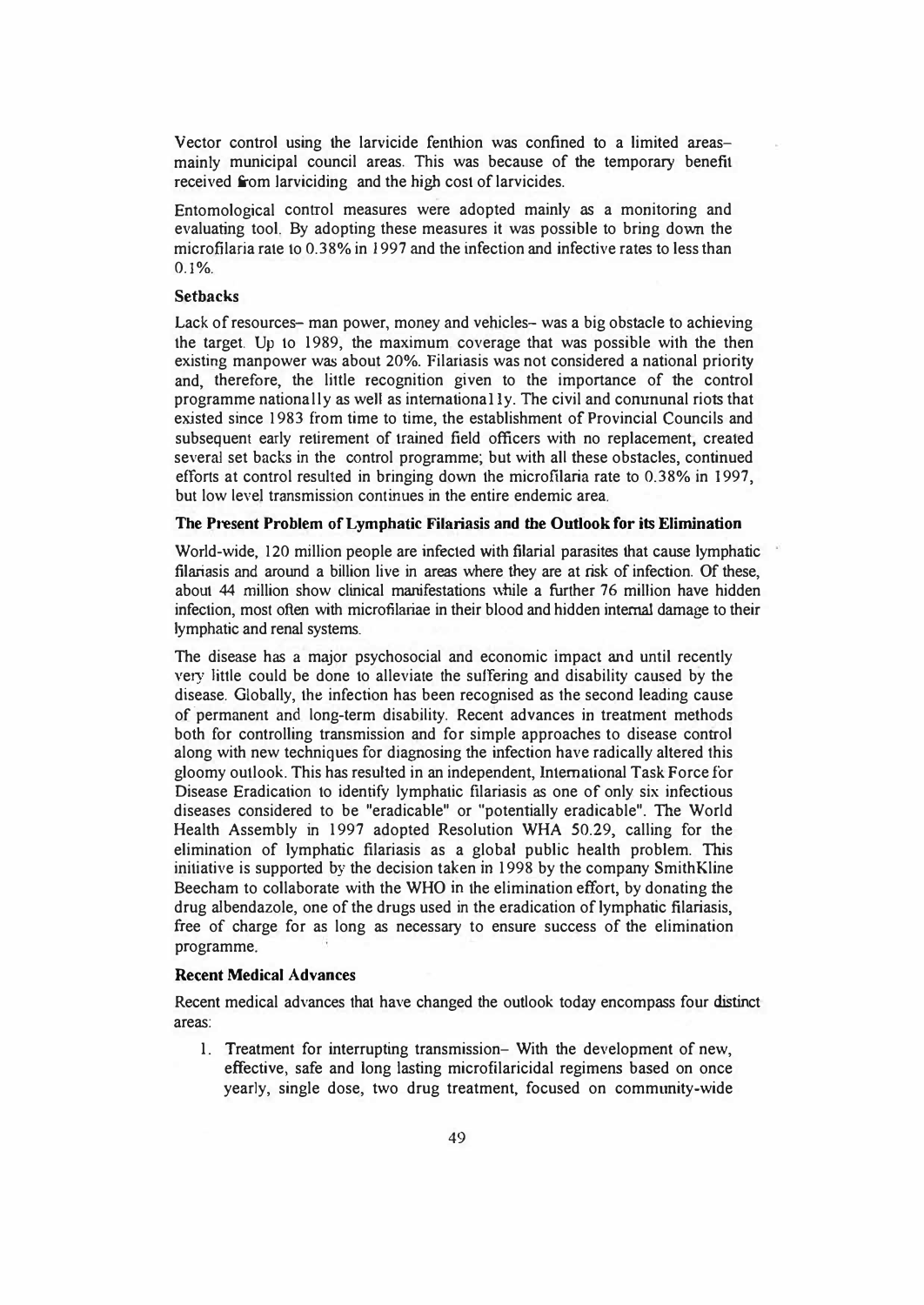treatment of the entire "at risk" population. The two drug treatment includes either albendazole plus diethyl carbamazine citrate or plus diethyl carbamazine citrate or albendazole plus ivermectin. It will need to be continued for a minimum period of 4-6 years i.e. until the adult worm dies. If the coverage is poor, treatment for longer periods will be necessary to interrupt transmission. These methods have replaced the normal "selective treatment" of people with microfilaraemia following routine blood examination.

- 2. Morbidity control- i.e. to treat the people who are already suffering from clinical manifestations by way of community self-help groups.
- 3. New diagnostic tools for surveillance and monitoring- Evaluation of antigenaemia using JCT card test or by DNA probe surveys to detect parasite DNA in humans or in the vector.
- 4. Added benefits of community programmes as deworming programmes-These drugs are effective against intestinal parasites and ecto-parasites e.g. lice, scabies etc

#### **Future Challenges**

Single dose mass treatment using DEC\_ only, commenced in February 1997 in the Urban Council area Kotte covering a population 150,000. Coverage was very good but since then, up to 1999 October, single dose treatment introduced in several Medical Officer of Health areas, with a high endemicity, have been carried out in an ad-hoc manner; due to various problems encountered during implementation. The biggest drawback was lack of trained persons to distribute the tablets during a short period of 2-3 days. During the year 1998, a population of0.7 million out of9.5 million received the tablets. In early 1999 a population of approximately 0.75 million were also treated, but these areas were selected based on the degree of endemicity and, even though the coverage in each individual area was satisfactory, the question of re-infection from neighbouring areas was unavoidable. Therefore, in October 1999, this programme was conducted as a national programme in most of the endemic areas, during which a population of approximately 0.8 million was covered. Implementation was carried out by visiting homes simultaneously with the polio mopping up operations. The second round as a national programme (after six months) was completed in April 2000 by establishing centres. The coverage varied from 50- 70 % in different MOH areas. Of the 97 **MOH** areas in the endemic zone, 69 were taken up during this round, but in most instances only a part of the MOH area was covered. In the year 1998, the microfilaria rate for the entire endemic area was 0.21% and the infection and infective rates were 0.56% and 0.05% respectively showing a marked drop in the microfilariae rate, even though the infection rates remain to be static at a low level. During the year 1999, the microfilaria rate was 0.22%,

In 1997 June, a pilot project was carried out at Werahera involving a population of approximately 8000. DEC was given alone during home visits, after conducting a baseline survey. This project was continued for three years by giving DEC every six months with annual monitoring. At the end of the first year i.e. in June 1998 the microfilaria rate as well as the infection and infective rates had come down by 50% and at the end of two years i.e. in June 1999, these rates dropped by another 50%. These data suggest that if the coverage is over 80%, a